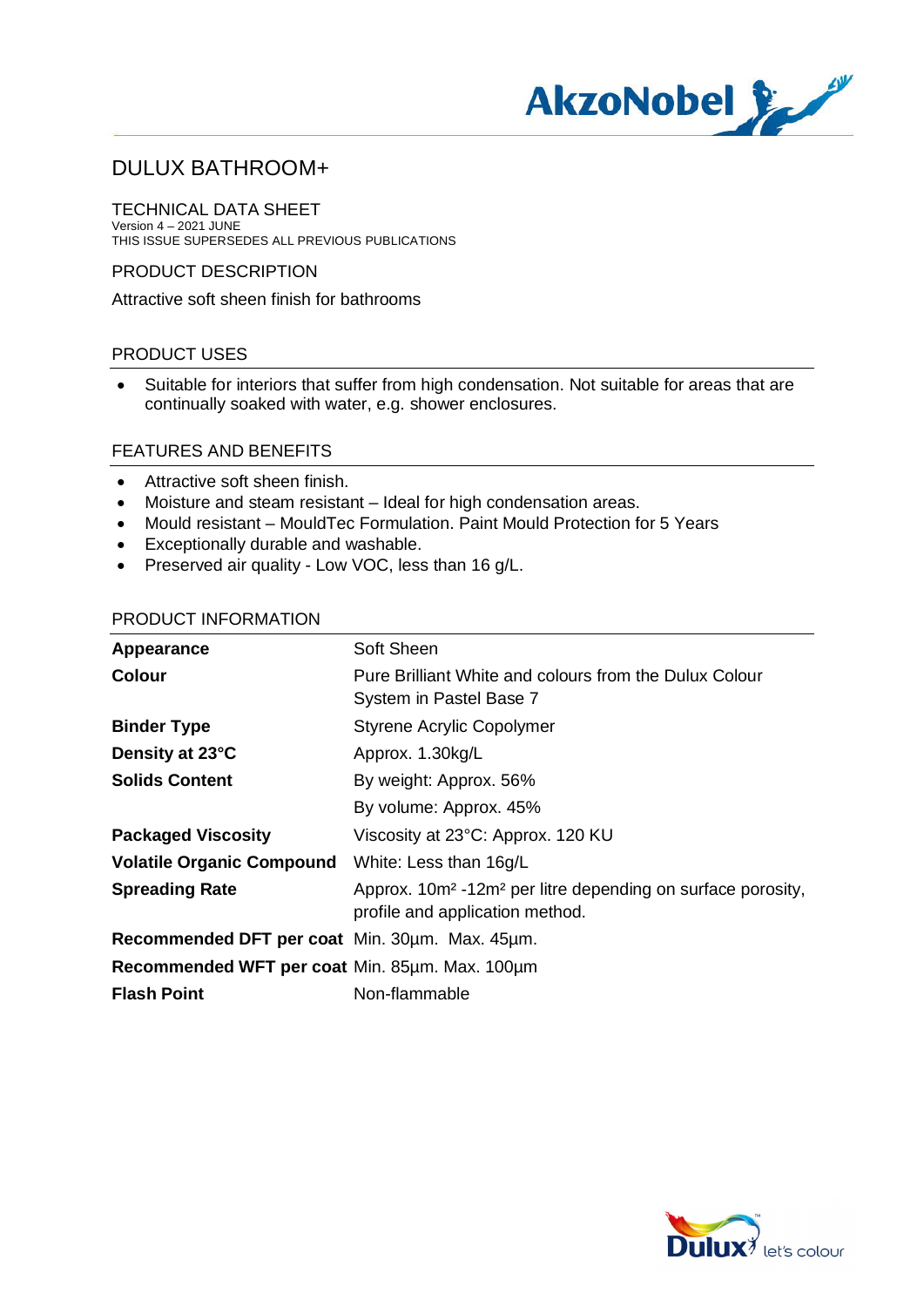

## APPLICATION INFORMATION

| Mixing                                | Stir until homogeneous with a flat paddle.                                                                                                                                                                                              |
|---------------------------------------|-----------------------------------------------------------------------------------------------------------------------------------------------------------------------------------------------------------------------------------------|
| <b>Application Surface conditions</b> | Surface Temperature between 10 - 35°C. Relative Humidity<br>between 10 - 85 % OR 2°C above dew point minimum.                                                                                                                           |
| Application methods                   | Brush, roller or airless spray.                                                                                                                                                                                                         |
| Thinner                               | Thinning not recommended. Ready for use after thorough<br>stirring for brush and roller applications. Water if required for<br>spraying to maximum of 5 - 10% of product volume.                                                        |
| <b>Drying Time</b>                    | Touch dry 45 minutes at 23°C.                                                                                                                                                                                                           |
| <b>Recoating Time</b>                 | 4 hours at 23°C (Drying times will be extended during cold,<br>wet or humid conditions.)                                                                                                                                                |
| Cleaning of equipment                 | After use, remove as much product as possible, and then<br>clean immediately with water.                                                                                                                                                |
| <b>Substrates</b>                     | Suitable for cement plaster, gypsum plaster, concrete, fibre<br>cement and composite boarding, ceramic wall tiles, wood,<br>mild steel & iron and galvanised iron, provided that<br>appropriate preparation and priming is carried out. |
| Precautions:                          | Do not apply during cold (below 10°C) or wet weather.                                                                                                                                                                                   |
|                                       | Do not apply directly to bare surfaces.                                                                                                                                                                                                 |
|                                       | Not suitable for painting radiators or other heated surfaces.<br>Drying times will be extended during cold, wet or humid<br>conditions.                                                                                                 |
|                                       | Do not apply directly to chalky or friable surfaces.                                                                                                                                                                                    |
|                                       | Protect the paint from extreme weather conditions,<br>particularly frost.                                                                                                                                                               |
|                                       | Allow at least 24 hours for the paint to fully dry before<br>exposing to condensation.                                                                                                                                                  |
|                                       | Do not clean surface within 7 days of application.                                                                                                                                                                                      |
|                                       | Clean only with Dulux Pre-Paint Sugar Soap and non-<br>abrasive cloth                                                                                                                                                                   |
|                                       | Paint is not suitable for areas continually soaked with water<br>such as shower enclosures.                                                                                                                                             |
| <b>Coats Required</b>                 | Apply two to three finishing coats to new surfaces to achieve<br>a continuous closed film and solid colour.                                                                                                                             |

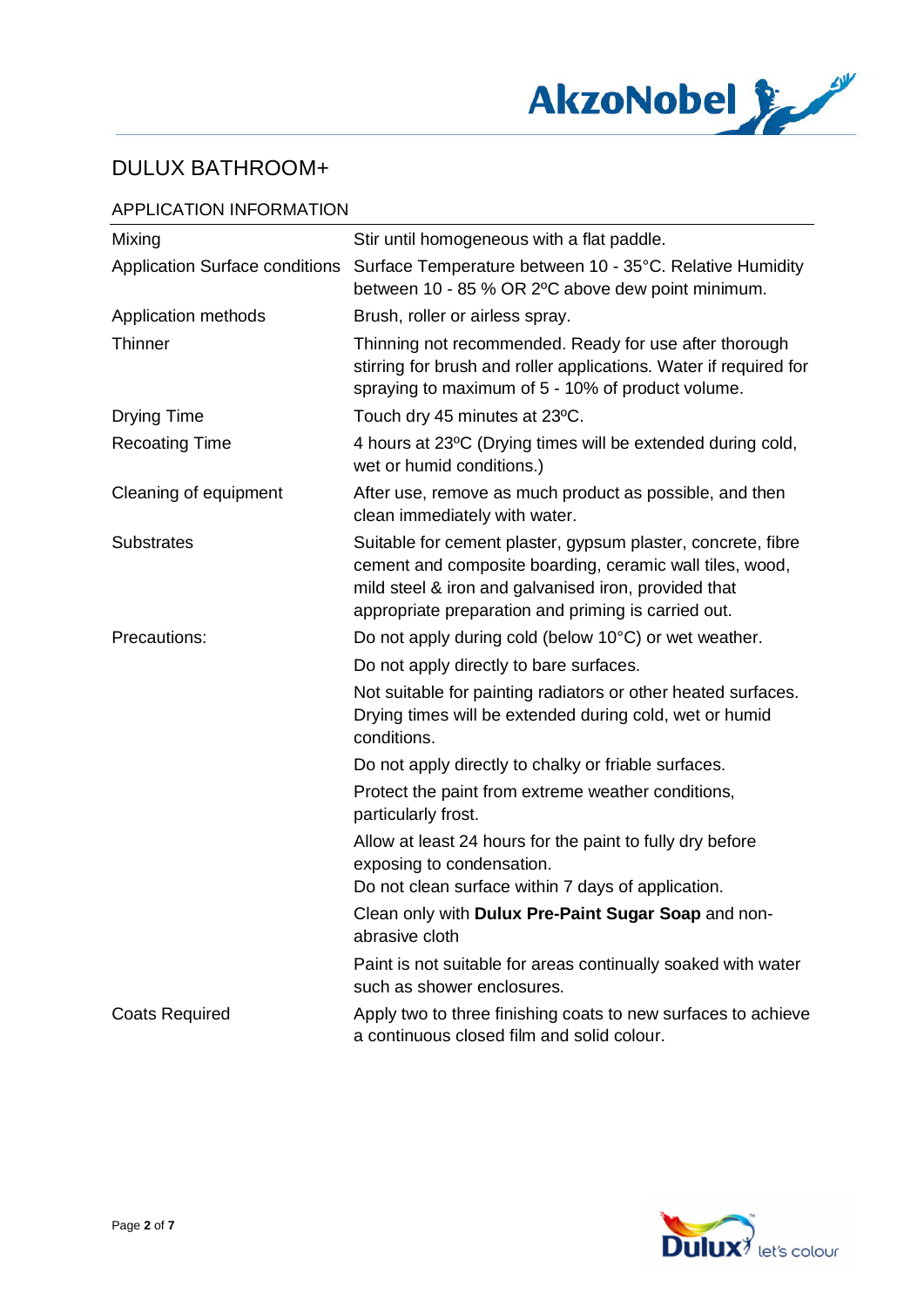

## SURFACE PREPARATION

Plaster sand should comply with SABS 1090 requirements. Plaster mix must be applied at a minimum thickness of 10mm, curing to a hard and sound finish, free of soft and friable material. MPA strength must comply with SABS 0164-1 (10MPA=2, 6:1 and 5MPA=4:1).

Ensure that surfaces are sound and free from dust, oil, grease, dirt, and debris. Surfaces must be thoroughly dry - no more than 12% moisture content.

#### NEW SURFACES

#### **Cement Plaster (non-friable), Composite Boarding and Fibre Cement**

- It is recommended that fresh plaster should be allowed one week drying for every 5mm thickness; and longer in cold or damp weather.
- · Spot-prime metal strips and nail heads with **Dulux Rustshield** or **Dulux Steel Primer.**
- · Prime with **Dulux Plaster Primer** or **Dulux Trade Alkali Resistant Primer**. For very absorbent surfaces more than one coat Plaster Primer could be required to achieve correct binding and sealing properties.
- · Rough surfaces may be finished with Dulux Trade **Fillercoat** or **Dulux Pre-Paint Smoothover** to create a smooth base of even porosity prior to finishing with **Dulux Bathroom+**

### **Gypsum Plaster - Interior**

- · Newly applied Gypsum Plaster can present variable surface finishes based on the application method, the quality and type of gypsum plaster used. This can present variability in the finish of the applied gypsum in terms of surface hardness, texture and porosity. This may require added attention during priming.
- · Ensure the gypsum plaster is sound and non-friable, applied and cured as per the manufacturer's specifications
- After wiping down the gypsum plaster, no chalky powder should remain on the surface.
- · If the gypsum is sound, apply a single coat **Dulux Plaster Primer** or **Dulux Trade Alkali Resistant Primer**.
- · As gypsum plaster is a very porous surface, absorption of the applied plaster primer may occur. To test for this, wipe a black cloth over the dried applied **Dulux Plaster Primer** or **Dulux Trade Alkali Resistant Primer** to test its integrity. If a white residue is found on the back of the cloth, apply 1 to 2 further coats of the respective **Dulux Plaster Primer** or **Dulux Trade Alkali Resistant Primer** applied, to achieve the correct binding and sealing properties.

### **Concrete**

- · Remove any uncured cement, grease, and mould- release agents by high-pressure water blast, or wash with a strong **Dulux Pre-Paint Sugar Soap/**water solution. Rinse off thoroughly with clean water and allow drying.
- · Prime with **Dulux Plaster Primer** or **Dulux Trade Alkali Resistant Primer**.

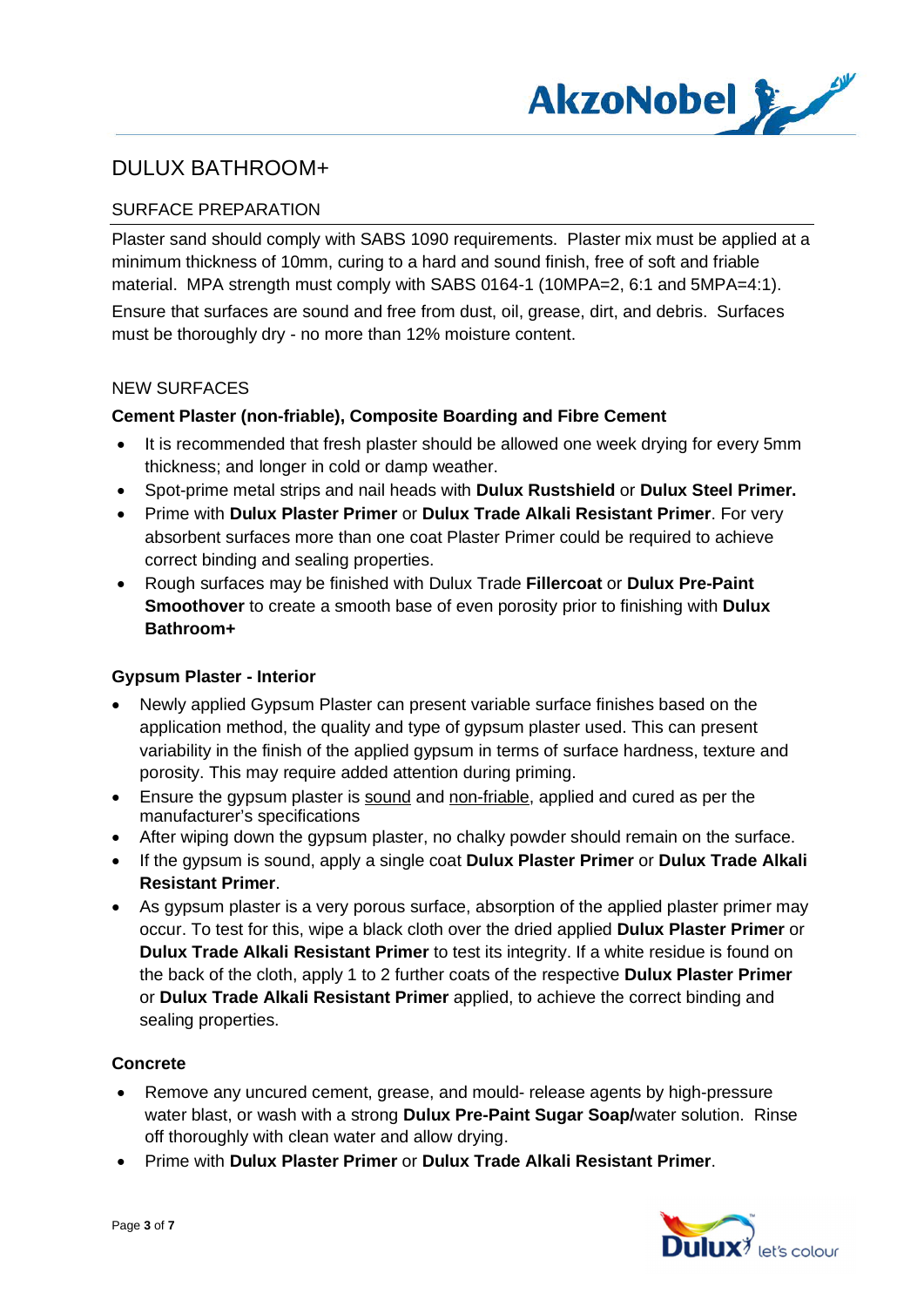

## SURFACE PREPARATION

#### **Ceramic Wall Tiles**

- · Wall tiles around kitchen sinks and bath/shower areas must be degreased with **Dulux Pre-Paint Brush Cleaner/ Degreaser** or a water-miscible household degreaser followed by thorough rinsing with water. All loose grout must also be repaired prior to painting. **N.B:** Not suitable for floor tiles
- · Prime with one to two coats **Dulux Supergrip**

**Wooden surfaces** (doors, frames, furniture).

- · Timber treated with a wood borer or fire retardant treatment may cause slow drying (consult supplier).
- Sand smooth. Remove sanding dust. Remove any splintered and discolored wood.
- · Treat knots in timber with Knotting Agent.
- · Repair damaged wood with a suitable wood filler.
- · Prime with **Dulux Supergrip.** For best paint system performance follow primer with **Dulux Universal Undercoat** before applying the selected finishing coat.

#### **Mild Steel and Iron**

- Inspect shop-primer thoroughly for damage by installation. Abrade new surfaces lightly and remove rust, mill scale by sanding, scraping or with steel wire brushes back to sound mild steel and iron or sandblast to SA 2½.
- Ensure that the sanded areas are dry and free of grease and dust. A solvent wash (rags dipped in lacquer thinner) may be used. Change the rags frequently. Allow drying, OR clean with **Dulux Galvanised Iron Cleaner** according to technical data sheet.
- · Prime immediately after preparation with two coats **Dulux Rustshield** or one to two coats **Dulux Steel Primer**, depending on the severity of the conditions. For best paint system performance follow primer with **Dulux Universal Undercoat** before applying the selected finishing coat.

### **Galvanised Iron (new, non-roof sheeting surfaces) and Aluminium**

- · Remove all traces of temporary protective coating, dirt and grease from the surface with **Dulux Galvanised Iron Cleaner.** Ensure complete removal of **Dulux Galvanised Iron Cleaner** by rinsing with running water. A water-break free surface indicates thorough cleaning - running water should not form droplets. If a water-break free surface was not achieved, repeat the cleaning process.
- · Prime immediately after cleaning with two coats **Dulux Rustshield** or with one to two coats **Dulux Supergrip** or **Dulux Galvanised Iron Primer**, depending on the severity of the conditions. For best paint system performance follow primer with **Dulux Universal Undercoat** before applying the selected finishing coat.

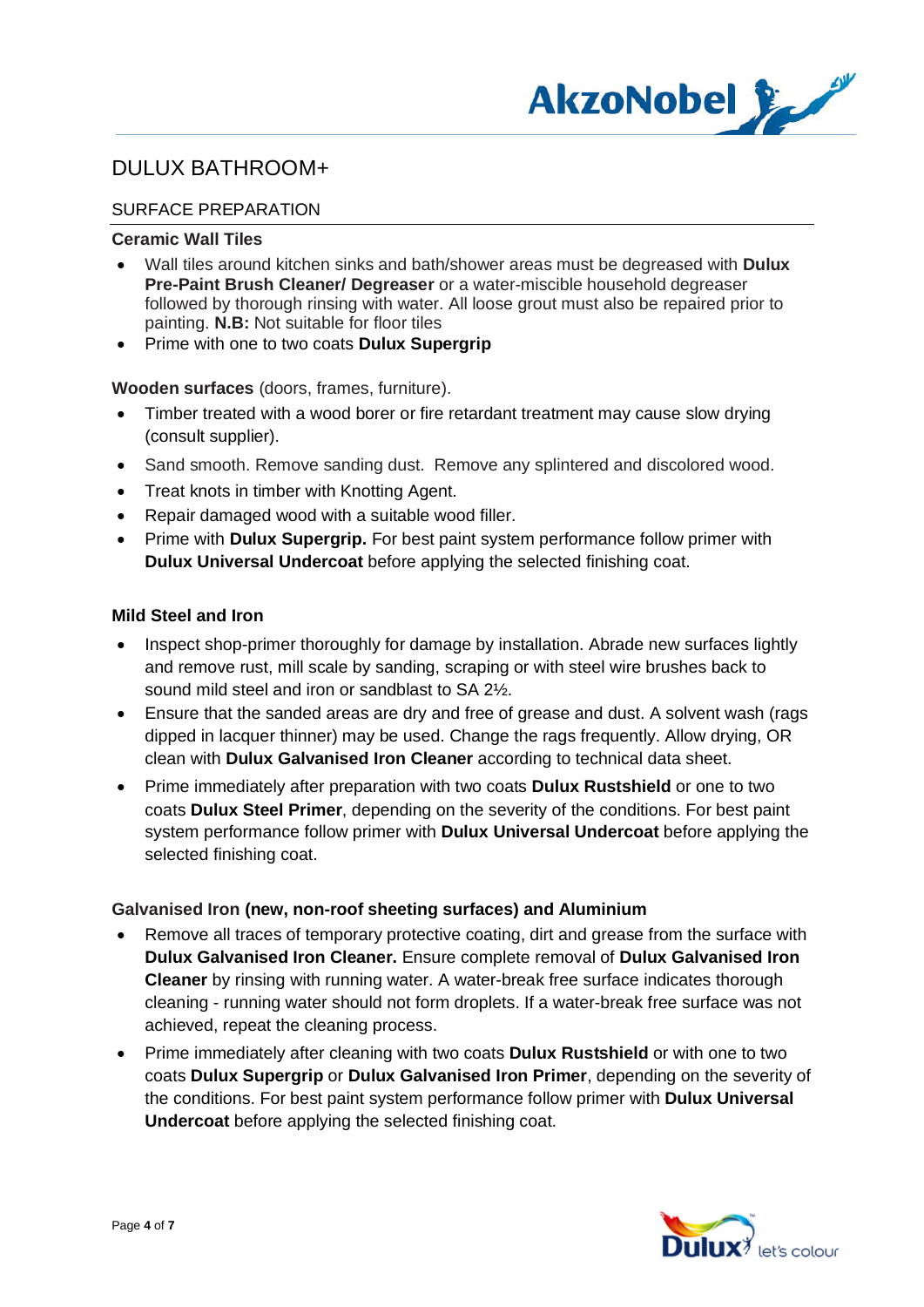

## SURFACE PREPARATION

## PREVIOUSLY PAINTED SURFACES

### **Sound, not powdery**

- · Remove any loose and flaking paint back to a sound substrate and firm edges by scraping and sanding.
- · Clean surfaces with **Dulux Pre-Paint Sugar Soap** /water solution to remove all surface contaminates and chalky residue, rinse with clean water to remove all traces of the **Dulux Pre-Paint Sugar Soap** treatment and allow drying out.
- · Spot prime bare exposed substrates with appropriate primer. For best paint system performance follow priming with a full coat of **Dulux Universal Undercoat** before applying the selected finishing coat.
- · Enamel surfaces need to be sanded to a matt finish to aid adhesion before commencing with the **Dulux Pre-Paint Sugar Soap** /water solution treatment. Apply a coat of **Dulux Universal Undercoat**.

### **Old Paint in poor condition**

- · Loose, flaking paint must be completely removed. Friable surfaces must be removed and repaired.
- · It is always good painting practice to rub down existing surfaces with fine sandpaper to remove nibs and dirt particles. Rubbing down also provides a smooth surface for painting**.**
- · Remove oil, grease dirt or any other contaminants with **Dulux Pre-Paint Sugar Soap**/water solution and allow drying.

## **Old Paint in poor condition**

- · Mould instructions. To kill lichen and algae growth, scrub with one of the following solutions: either 4:1 water/chlorine, or 4:1 water/sodium hypochlorite. Ensure that the areas are completely saturated, and allow the solution to react for a minimum of 4 hours. Rinse the complete wall surface thoroughly with clean water and allow drying.
- · Prime and undercoat as for new surfaces.

### FILLING

Fill and repair imperfections with the appropriate **Dulux Pre-Paint filler** and prime with **Dulux Plaster Primer** or **Dulux Trade Alkali Resistant Primer** once the crack filler has dried properly. Failure to do this will result in uneven sheen levels between the repaired and normal areas.

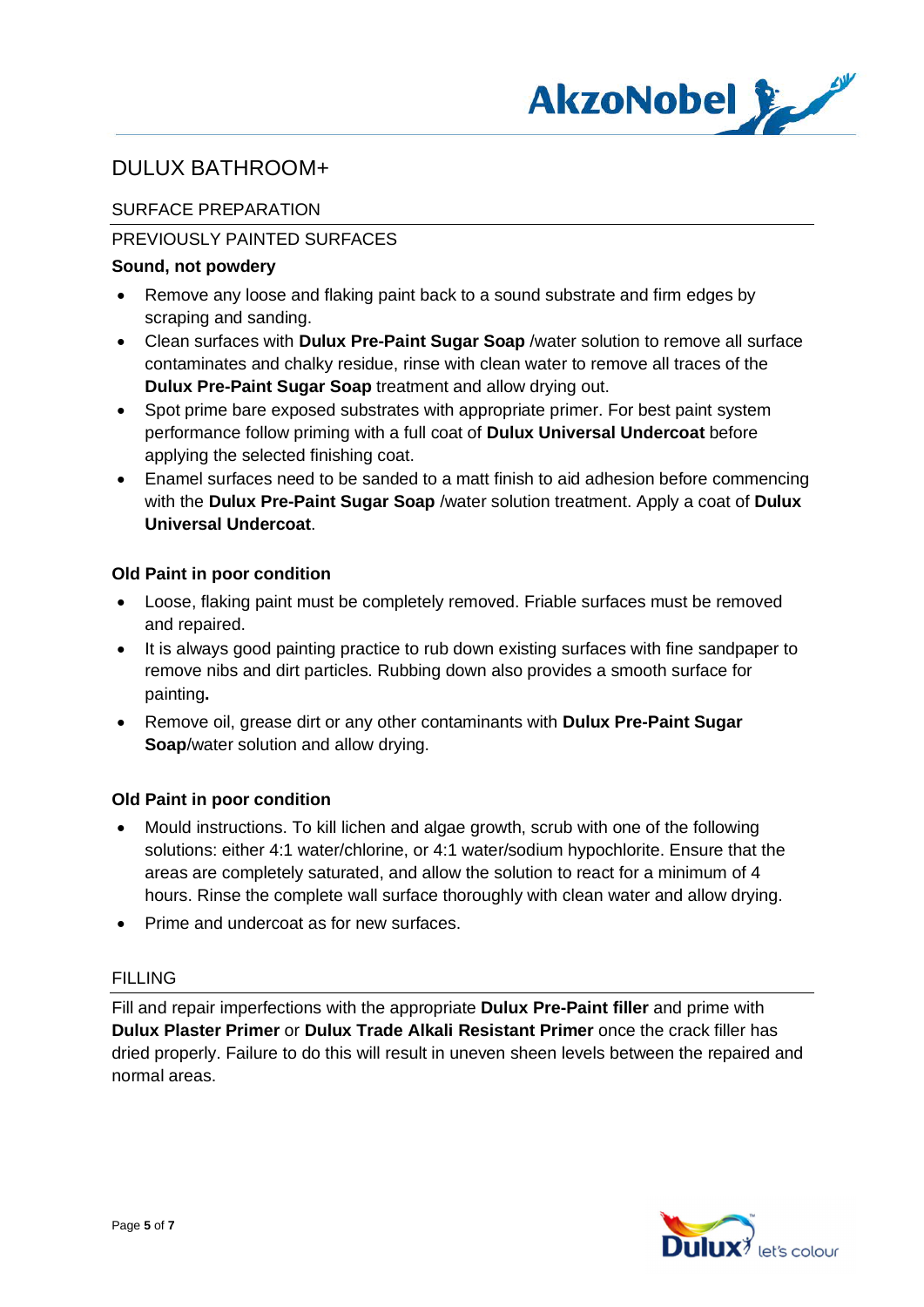

## HEALTH AND SAFETY INFORMATION

This product contains no added lead. Avoid contact with skin or eyes. Keep out of reach of children. If accidently swallowed, seek medical advice immediately and show this container to the doctor. Dry sanding, flame cutting and/or welding of the dry paint film will give rise to dust and/or hazardous fumes. Wet sanding should be used wherever possible.

If exposure cannot be avoided by the provision of local exhaust ventilation, suitable respiratory protective equipment should be used. Do not empty into drains or watercourses.

Ensure good ventilation during application and drying. It is recommended to use suitable protective clothing and equipment. To avoid the risk of spillage, always store and transport containers in a secure upright position. Refer to Material Safety Data Sheet for complete information.

| Packaging                 | White - 1lt, 2,5Lt<br>Tint Base 7 - 2.5Lt                                                                                                                                                                                                                                                                                                                       |
|---------------------------|-----------------------------------------------------------------------------------------------------------------------------------------------------------------------------------------------------------------------------------------------------------------------------------------------------------------------------------------------------------------|
| <b>Storage Conditions</b> | Store under cool dry conditions away from direct sunlight,<br>heat and extreme cold.                                                                                                                                                                                                                                                                            |
| <b>Disclaimers</b>        | Colour swatch references are as accurate as modern<br>printing will allow. For best colour and sheen consistency, it<br>is advisable to use containers of the same batch number. In<br>the case of different batch containers it is recommended that<br>they be mixed together in a large container or finished in a<br>corner before starting a new container. |

#### ADDITIONAL INFORMATION

Tinting Protocol The tint base containers are only filled to levels which are specific for each tint base to allow the calculated volume of colourants to be added in order to achieve the volume indicated on the container after tinting. Tint bases and colourants are unfinished products which should not be used on their own. Only once the prescribed colourant is added to the specific tint base will the finished product comply with the technical features and related information as set out in this Technical Data Sheet.